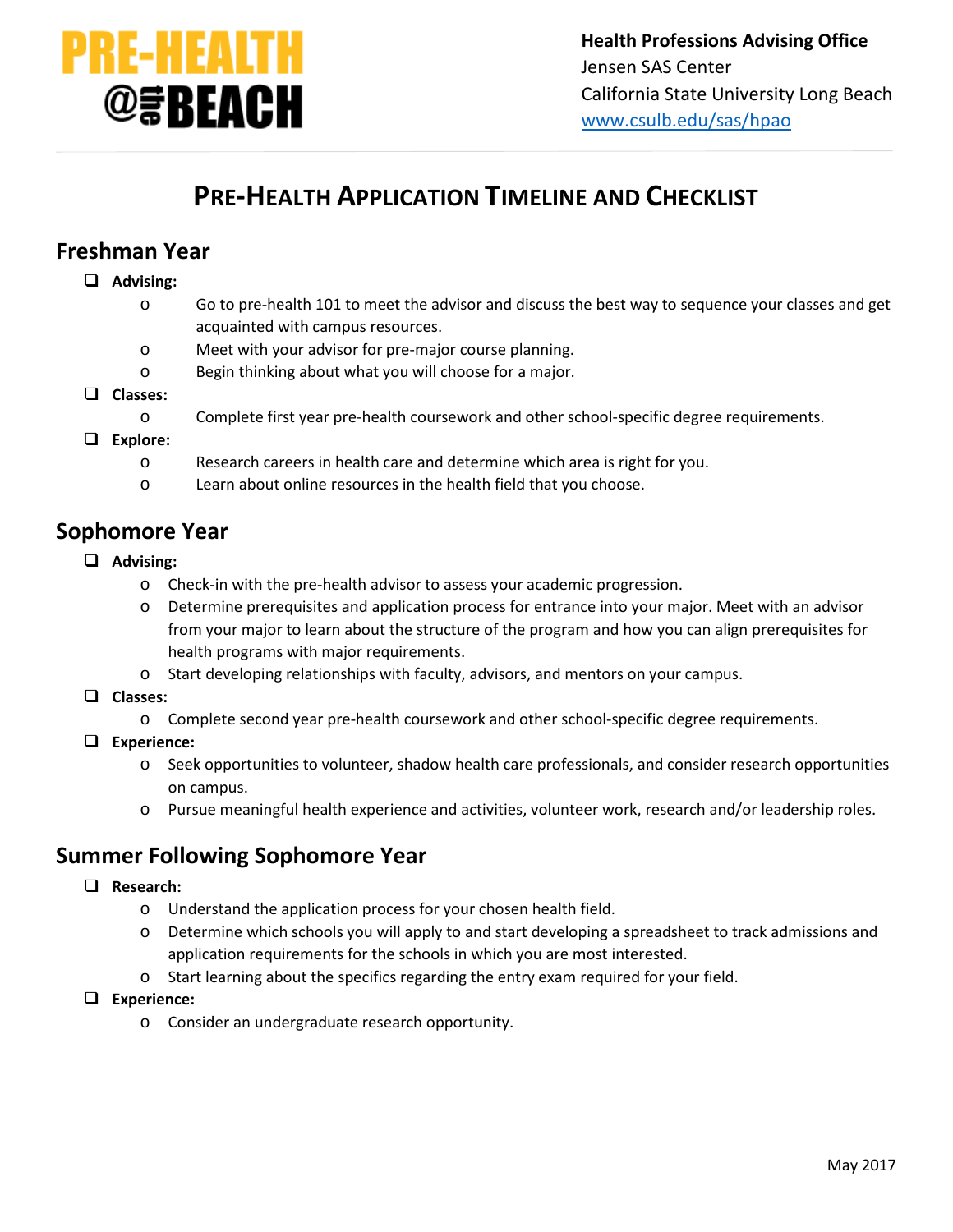## **Junior Year**

### **Letters of Recommendation:**

- o Consider which faculty, advisors and mentors on your campus, with whom you've developed relationships, you'll approach to write letters of recommendation for your applications.
- **Experience:**
	- o Continue your participation in meaningful health experiences, other health related activities, volunteer work, research and/or leadership roles on campus.
- **Advising:** meet with your pre-health advisor to:
	- o Strategize about your application timeline.
	- o Discuss your schedule for remaining pre-health coursework.
	- o Visit the website for your field's entry exam to find the best options for test dates and locations and identify the best time for you to take the exam.
	- o Discuss letters of recommendation. Determine how these are submitted to your online application.
	- o Meet with major advisor to determine your graduation date.
- **Entry Exams:**
	- o If you're prepared and ready, register for and take the entry exam in spring or early summer.

## **Summer Following Junior Year**

- **Apply:** if applying to begin the year following your senior year:
	- o Complete the online application for your health field.
	- o Know the deadline for each school you are applying to.
	- o Finalize your letters of recommendation.
	- o Work on secondary applications.
	- o Ask instructors, mentors, and advisors to write letters of recommendation for you.

### **Entry Exams:**

o When you're prepared and ready, if you haven't taken the entry exam yet, or if you want to take the exam again, sign up to take the exam in the summer.

## **Senior Year**

### **Advising:**

- o Meet with pre-health advisors to discuss letters of recommendation and progression towards pre-health field.
- o Apply for graduation with your major advisor.
- o Complete degree requirements and graduate.
- **Interviews:**
	- o Prepare for your interviews and campus visits.
- **Experience:** continue with your meaningful clinical experiences, other health related activities, volunteer work, research, and/or leadership experiences. If you are applying to start your program immediately following your senior year:
	- o Receive acceptances!
	- o Make decisions about your school choice.
	- o Notify schools that you will not be attending on or before the deadline given.
	- o Ensure that all financial aid forms are completed and submitted.